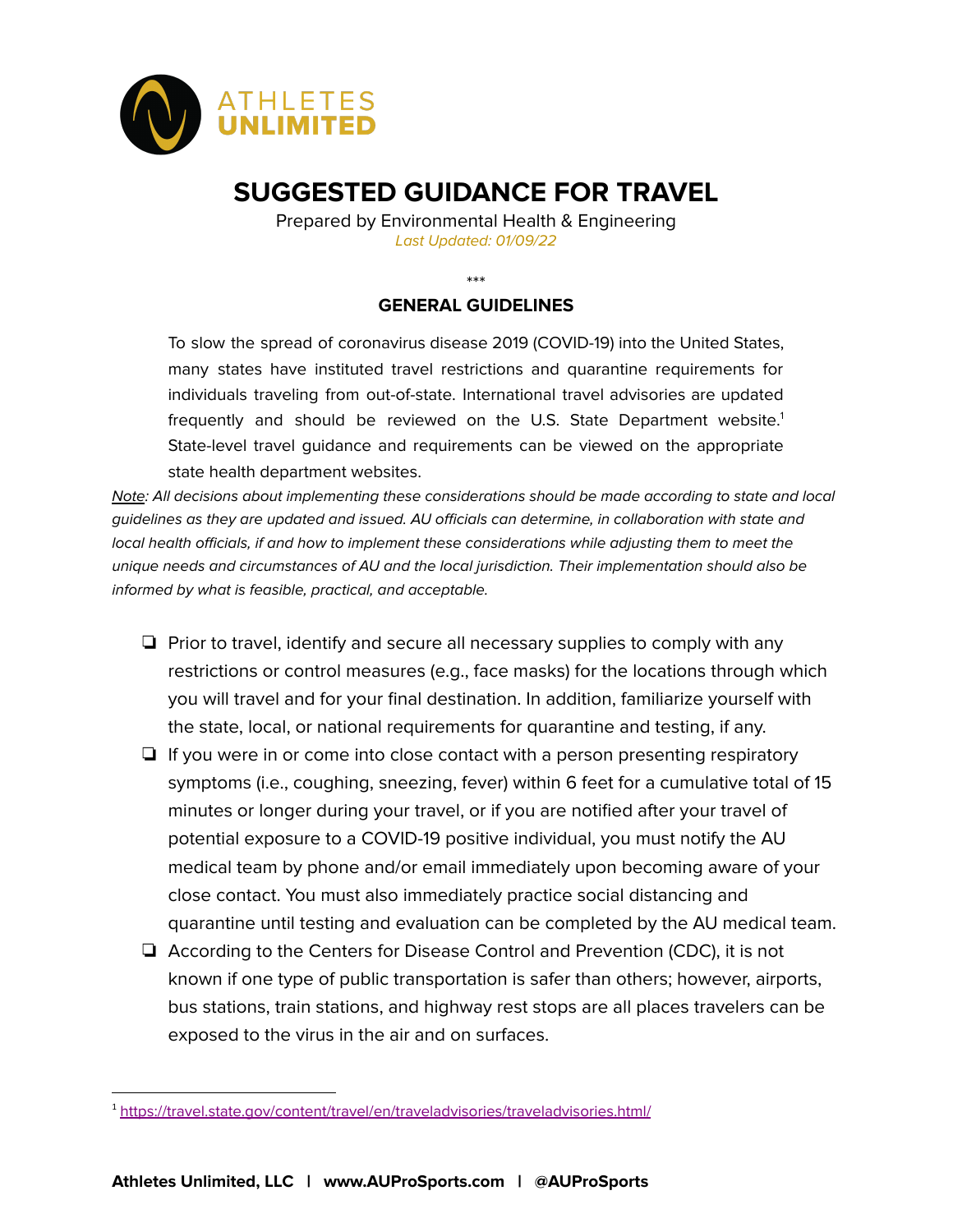❏ It is recommended that athletes and staff members drive their own vehicle to market if they are within a reasonable driving distance and feel that they can do so safely. This will provide the added benefit of having the vehicle available for use during the Season. If athletes or staff carpool either on the way to market from their home location, or while onsite in-market, face coverings must be worn, ventilation set to outside air, and windows open at least two or three inches.

# **AIR TRAVEL**

4

- ❏ Do not board if you are sick or experiencing any COVID-19 related symptoms.
- ❏ Check airport status and delays as well as flight-specific delays and cancellations before you go to the airport.
- ❏ Consider enrolling in Transportation Security Administration (TSA) [PreCheck™](https://www.tsa.gov/precheck) to speed up screening at certain airports and airlines.
- ❏ Check in online and use electronic tickets to avoid additional interactions with check-in counters .
- ❏ Use ticketing on your phone. If you must use kiosks for ticketing, immediately sanitize your hands after using the kiosk. If you choose to use gloves, make sure you remove them properly per CDC [guidance](https://www.cdc.gov/vhf/ebola/pdf/poster-how-to-remove-gloves.pdf).<sup>2</sup> Disinfect the surfaces of your phone after the flight, using procedures recommended by the manufacturer.
- ❏ Avoid connecting flights if feasible.
- ❏ Book flights on one of the major carriers, such as Delta, American, Jet Blue, Southwest, etc. as these airlines are implementing enhanced cleaning and disinfection protocols between all flights.
- ❏ Utilize airline mobile applications wherever available to complete needed services such as printing bag tags.
- ❏ Pack several disinfecting wipes in a Ziploc bag to be used to clean and sanitize surfaces. Pack several additional Ziploc bags to hold used wipes for disposal.
- ❏ Wear a mask during the TSA screening process and in the airport (note: a TSA officer may ask you to adjust your face covering at any point during the screening process). If so, be sure to follow proper protocols<sup>3,4</sup> of "donning" and "doffing"

[https://www.who.int/emergencies/diseases/novel-coronavirus-2019/advice-for-public/when-and-how-to-use](https://www.who.int/emergencies/diseases/novel-coronavirus-2019/advice-for-public/when-and-how-to-use-masks) [-masks](https://www.who.int/emergencies/diseases/novel-coronavirus-2019/advice-for-public/when-and-how-to-use-masks)



<sup>&</sup>lt;sup>2</sup> https://www.cdc.gov/vhf/ebola/pdf/poster-how-to-remove-gloves.pdf

<sup>3</sup> <https://www.cdc.gov/coronavirus/2019-ncov/prevent-getting-sick/how-to-wear-cloth-face-coverings.html>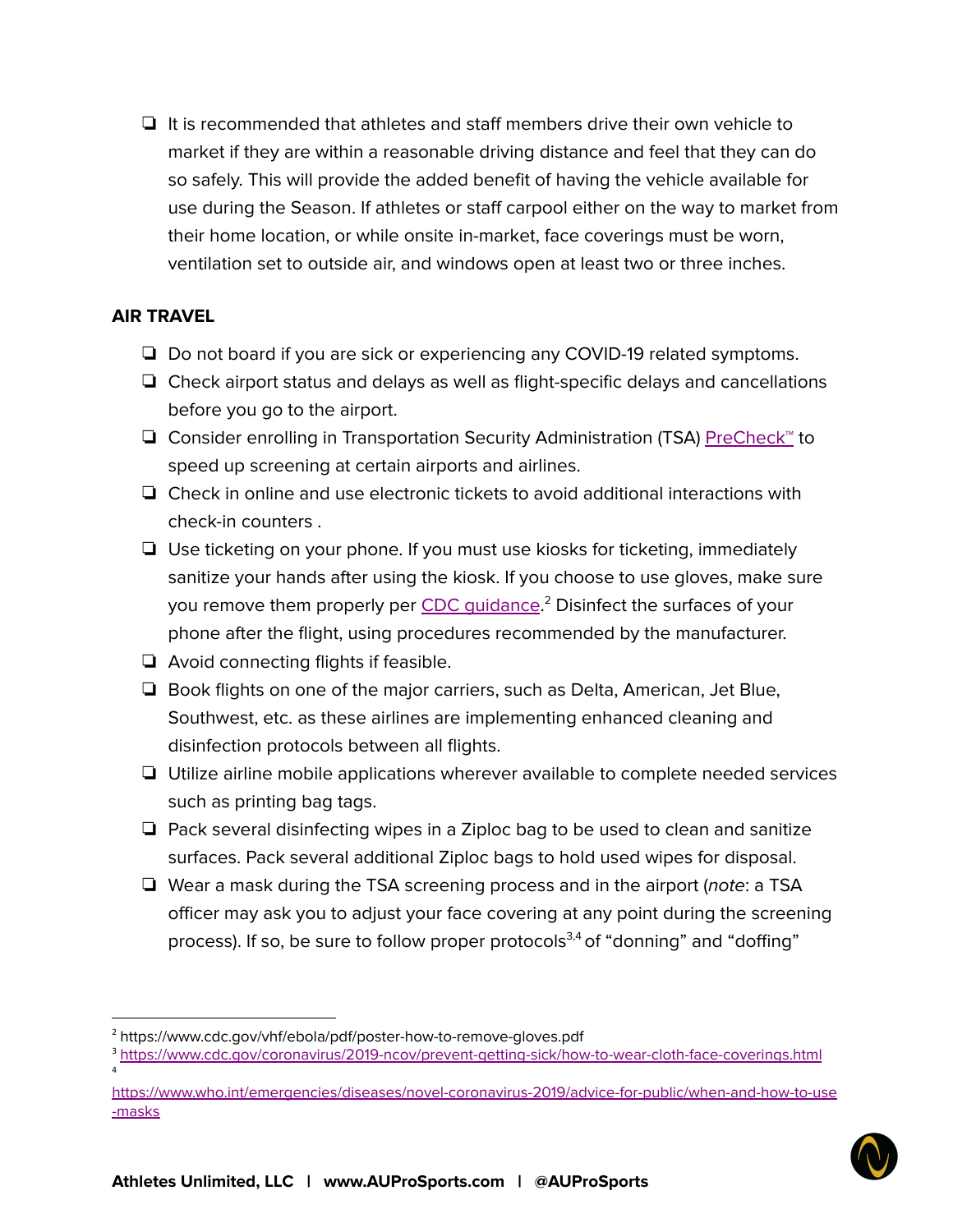masks (i.e., do not touch the front of your mask; place your mask on and off your face by using the straps behind your ears).

- ❏ Observe frequent hand hygiene using hand sanitizers (at least 60% alcohol). Only bring mini hand sanitizer containers (<3.4 oz) if possible.
- ❏ Wash your hands after completing the security screening process.
- ❏ Limit moving around the airport once you have gone through security and while waiting for your flight.
- ❏ If you use the airport restrooms prior to your flight, avoid any restrooms with lines, if possible. Practice social distancing as much as possible (i.e., if you must stand in a line, keep six feet between you and the next person). Avoid removing your face mask while in the restroom. Wash your hands with soap and water for at least 20 seconds after using the bathroom. Dry your hands with a paper towel and, if needed, use the towel to open the restroom door before disposing on your way out.
- ❏ Limit moving around within the cabin during flight.
- ❏ Avoid touching or handling other passengers' belongings.
- □ Wear a high-quality, well-fitting mask or face covering during the flight.<sup>5</sup> You should bring multiple masks with you to ensure you can replace a mask if yours becomes wet or dirty during travel.
- ❏ Practice good hygiene: cough or sneeze into your elbow and avoid touching your mouth, nose, and eyes.
- ❏ Open the ventilation port above your seat. This air is filtered through a high efficiency filter.
- ❏ Clean trays, arm rests, and other high touch surfaces with disinfecting wipes or hand sanitizer (at least 60% alcohol) on a disposable paper towel, napkin, or tissue.
- ❏ When using the restroom on an airplane, good hand hygiene is crucial. Be sure to wash your hands with soap and water for at least 20 seconds after using the bathroom. Dry your hands with a paper towel and use the paper towel to unlatch and open the door. Dispose of the paper towel as you exit. Avoid touching your face mask. Once you return to your seat, use hand sanitizer (at least 60% alcohol) as an added precaution.

<sup>5</sup> https://www.cdc.gov/coronavirus/2019-ncov/prevent-getting-sick/cloth-face-cover-guidance.html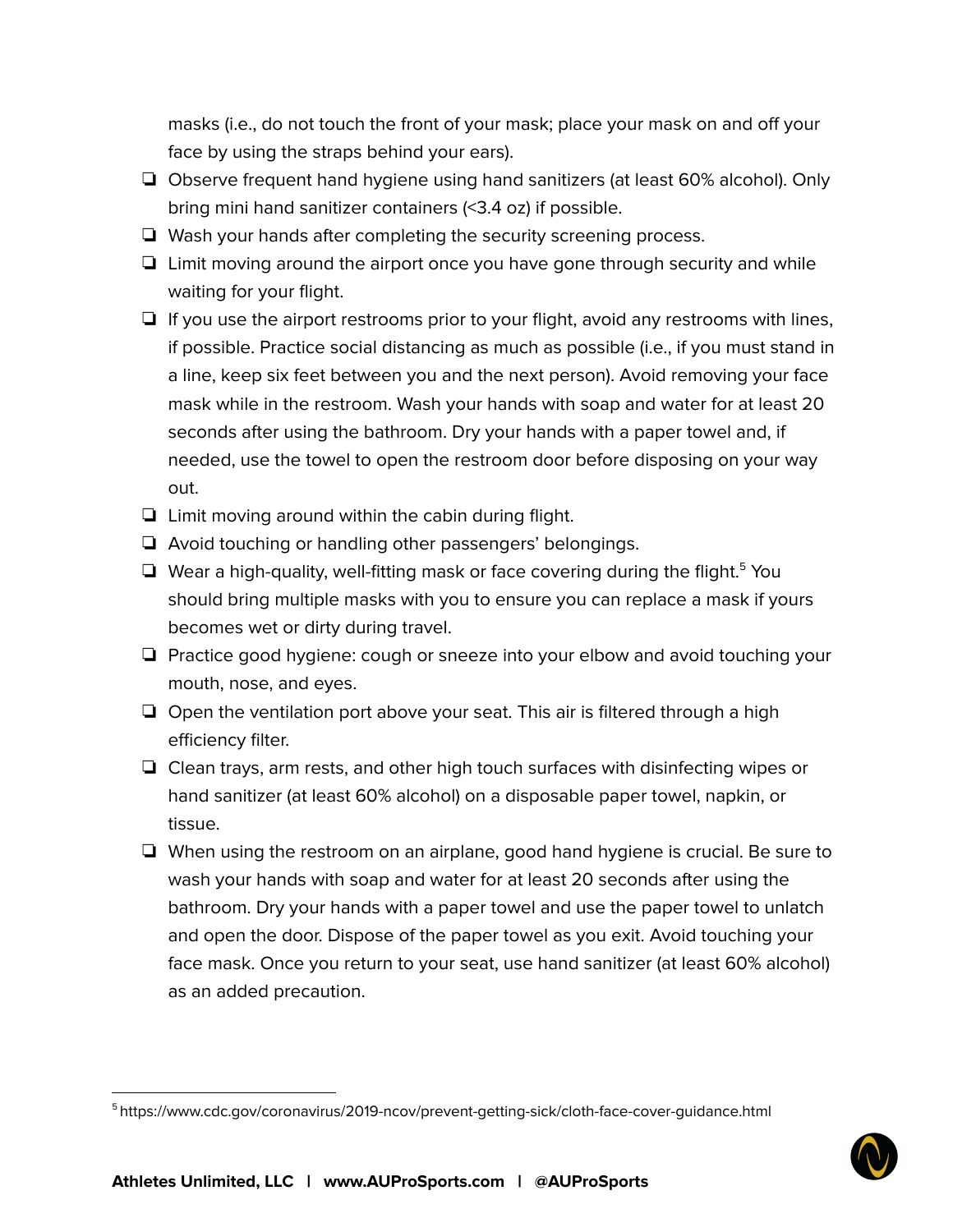- ❏ If offered, avoid consuming food or beverages provided on the plane. If you do need to eat or drink on a flight, avoid doing so at the same time as others around you. Keep your mask on while those around you have them off.
- ❏ Practice all hygiene guidelines and physical distancing measures in the air terminal that you would ordinarily observe in other public spaces.
- ❏ Avoid public transport or taxi upon arrival; if possible, opt to drive your own rental or coordinate pick-up with the AU dedicated shuttle bus.

## **TRAIN TRAVEL**

- ❏ Do not board if you are sick or experiencing any COVID-19 related symptoms.
- ❏ Follow the Air Travel precautions where applicable.
- ❏ Wear a high-quality, well-fitting mask or face covering while you are in the train station and on the train. Bring multiple masks so that you can replace yours if the one you are wearing becomes wet or dirty. Purchase tickets online to minimize use of self-serve kiosks or the customer service desk.
- ❏ Avoid unnecessary movement around the train station
- ❏ Avoid touching your eyes, nose, and mouth.
- ❏ Trains will allow larger containers of wipes and hand sanitizers (at least 60% alcohol). Ensure you have an ample supply of these.
- ❏ Usually trains have open seating; select the car and seating that provides for the most social distancing among passengers.
- ❏ If you use the restrooms in the station prior to your train, avoid any restrooms with lines, if possible. Practice social distancing as much as possible (i.e., if you must stand in a line, keep six feet between you and the next person). Avoid removing your face mask while in the restroom. Wash your hands with soap and water for at least 20 seconds after using the bathroom. Dry your hands with a paper towel and, if needed, use the towel to open the restroom door before disposing on your way out.
- ❏ Follow relevant precautions noted in the Air Travel section when using bathrooms on the train.
- ❏ Practice good hygiene: cough or sneeze into your elbow and avoid touching your mouth, nose, and eyes.
- ❏ If you do need to eat or drink on the train, avoid doing so at the same time as others around you. Keep your mask on while those around you have them off.
- ❏ Avoid seating clusters where passengers face each other.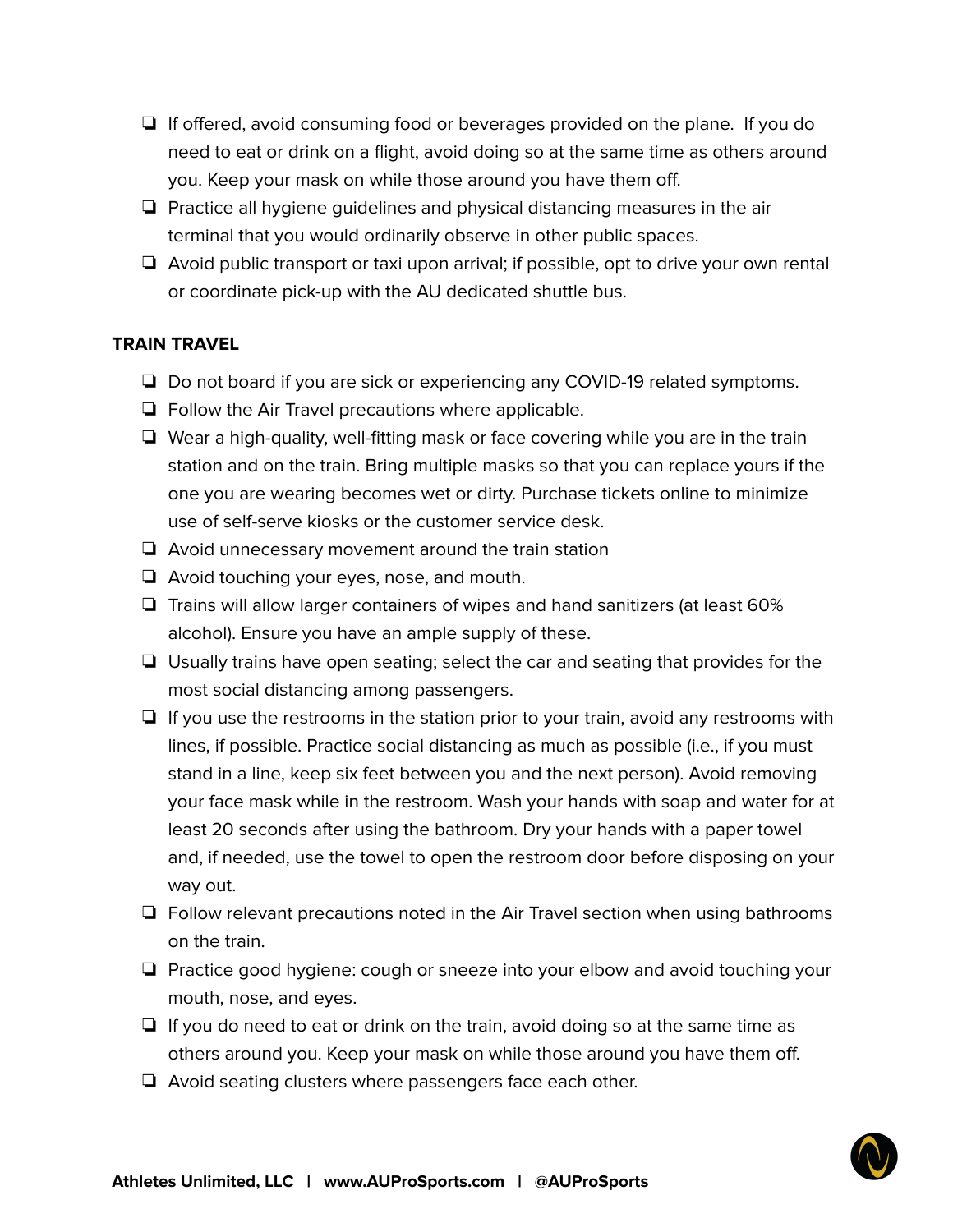- ❏ Select a quiet car if possible.
- ❏ Observe any boarding and disembarking instructions from the operator. Train terminals can be very crowded and force close interaction with many people.
- ❏ Prioritize driving your own vehicle to market over traveling by train.

#### **CAR TRAVEL**

- ❏ Do not travel if you are sick or experiencing any COVID-19 related symptoms.
- ❏ Preferably, travel alone in your car. If you travel with other AU staff or AU players, ensure you have windows rolled down at least 2 inches and wear a mask.
- ❏ Ensure that you have an active E-ZPass or similar electronic toll device.
- ❏ Limit the use of rest stops as much as possible. Follow relevant precautions noted in the Air Travel section when using public restrooms.
- ❏ Bring ample supply of masks, hand sanitizer (at least 60% alcohol) and wipes for your journey
- ❏ Only purchase packaged food or food prepped to order. Do not purchase any food from salad bars or buffets.
- ❏ When purchasing gas, follow with hand sanitizer (at least 60% alcohol).

#### **TAXIS AND RIDESHARES**

- ❏ Do not board if you are sick or experiencing any COVID-19 related symptoms.
- ❏ Use phone pay apps when possible to order rides and/or settle fares.
- ❏ Do not share any hired service with another person.
- ❏ Wear a high-quality, well-fitting mask or face covering during the ride.
- ❏ Use hand sanitizer (at least 60% alcohol) upon entering and leaving the vehicle.
- ❏ Avoid unnecessary touching of surfaces inside the vehicle.
- ❏ Practice good hygiene: cough or sneeze into your elbow and avoid touching your mouth, nose, and eyes.
- ❏ Request for a car with a partition between the driver and passenger if possible.
- ❏ Ensure that the driver wears a mask.
- ❏ Ensure that the driver has the windows open or that the vehicle's air vents are open and set to fresh air – not recirculation.
- ❏ Handle your own personal bags and belongings during pick-up and drop-off. Use hand sanitizer (with at least 60% alcohol) immediately after handling belongings and after exiting the car. Wash your hands as soon as you can.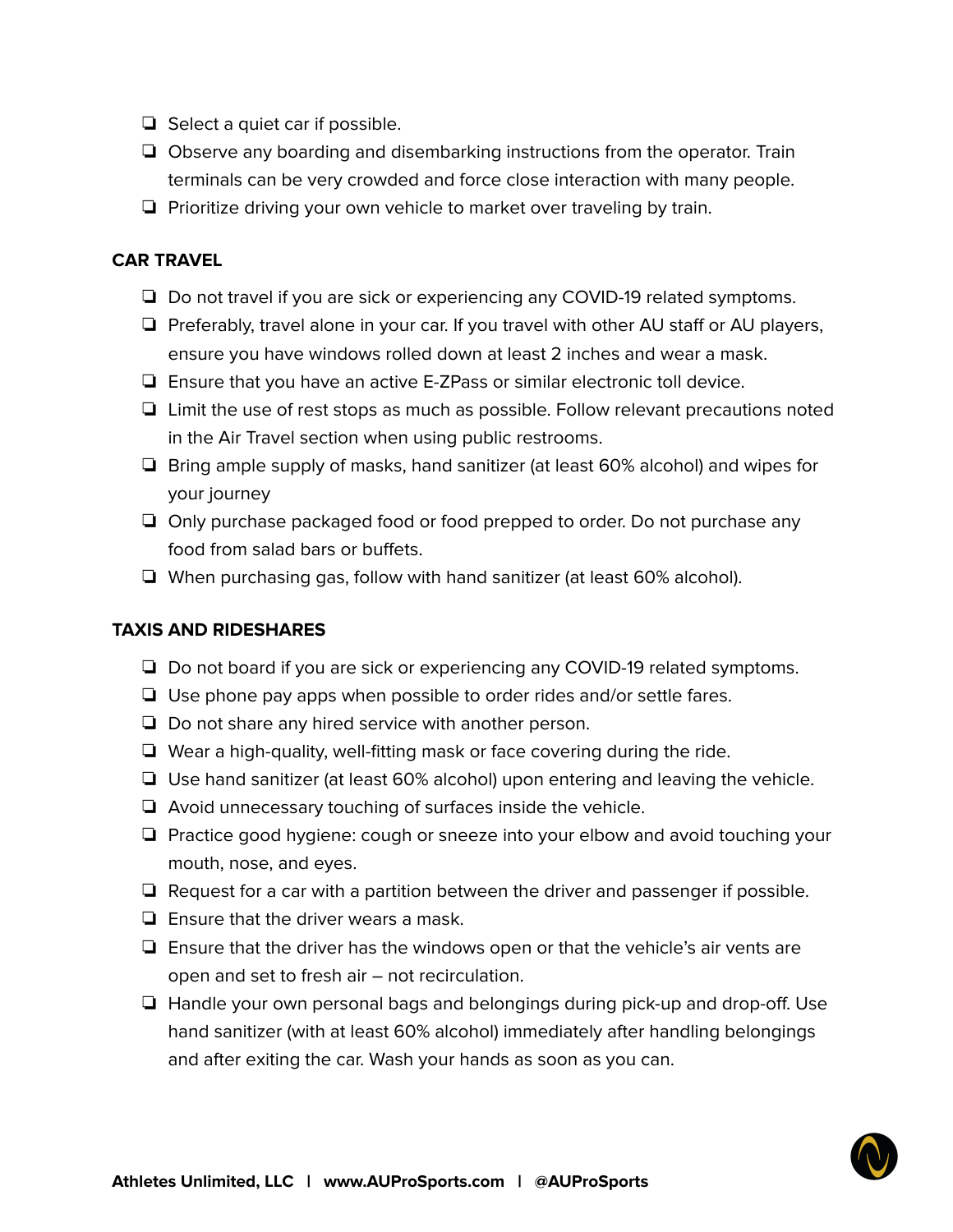#### **RENTAL CARS**

- ❏ If you will be needing ground transport frequently and for an extended timeframe during the season, avoid public transport or taxi; opt to drive your own rental if possible.
- ❏ If renting a car, select a rental company with curbside rentals, when possible.
- ❏ Use your own electronic toll device or ensure the rental car is equipped with an electronic toll device.
- ❏ Rental car companies have largely implemented strict cleaning and disinfection policies between rentals. However, for additional peace of mind, wipe down with disinfectant wipes high-touch areas such as interior door handles, key fob, dashboard, steering wheels, window buttons, and armrests.
- ❏ Only travel with other AU athletes or AU staff.
- ❏ Open vehicle vents or windows; be sure not to select the recirculate air option for the car's ventilation.

#### **PUBLIC TRANSPORTATION**

- ❏ Avoid the use of public transportation if at all possible.
- ❏ Do not travel if you are sick or experiencing any COVID-19 related symptoms.
- ❏ If you must take public transportation prior to the Season:
	- ❏ Wear a high quality mask
	- ❏ Select cars that allow for the greatest social distancing.
	- ❏ Sit or stand as far from others as you can.
	- ❏ Once you leave the bus or train car use hand sanitizer (at least 60% alcohol).
	- ❏ If possible, use during non-peak periods when occupancy is lower.
	- ❏ Allow extra time in case you need to wait for a less crowded bus or train.
	- ❏ Practice good hygiene: cough or sneeze into your elbow and avoid touching your mask, mouth, nose, or eyes.
	- ❏ Purchase tickets and add value to fare cards online to minimize use of self-serve kiosks or the customer service desk.

#### **LODGING DURING TRAVEL**

- ❏ Book your stay online and limit payments to the card listed on the original online reservation to minimize card exchange and handling by multiple people.
- ❏ If available, use mobile check-in processes.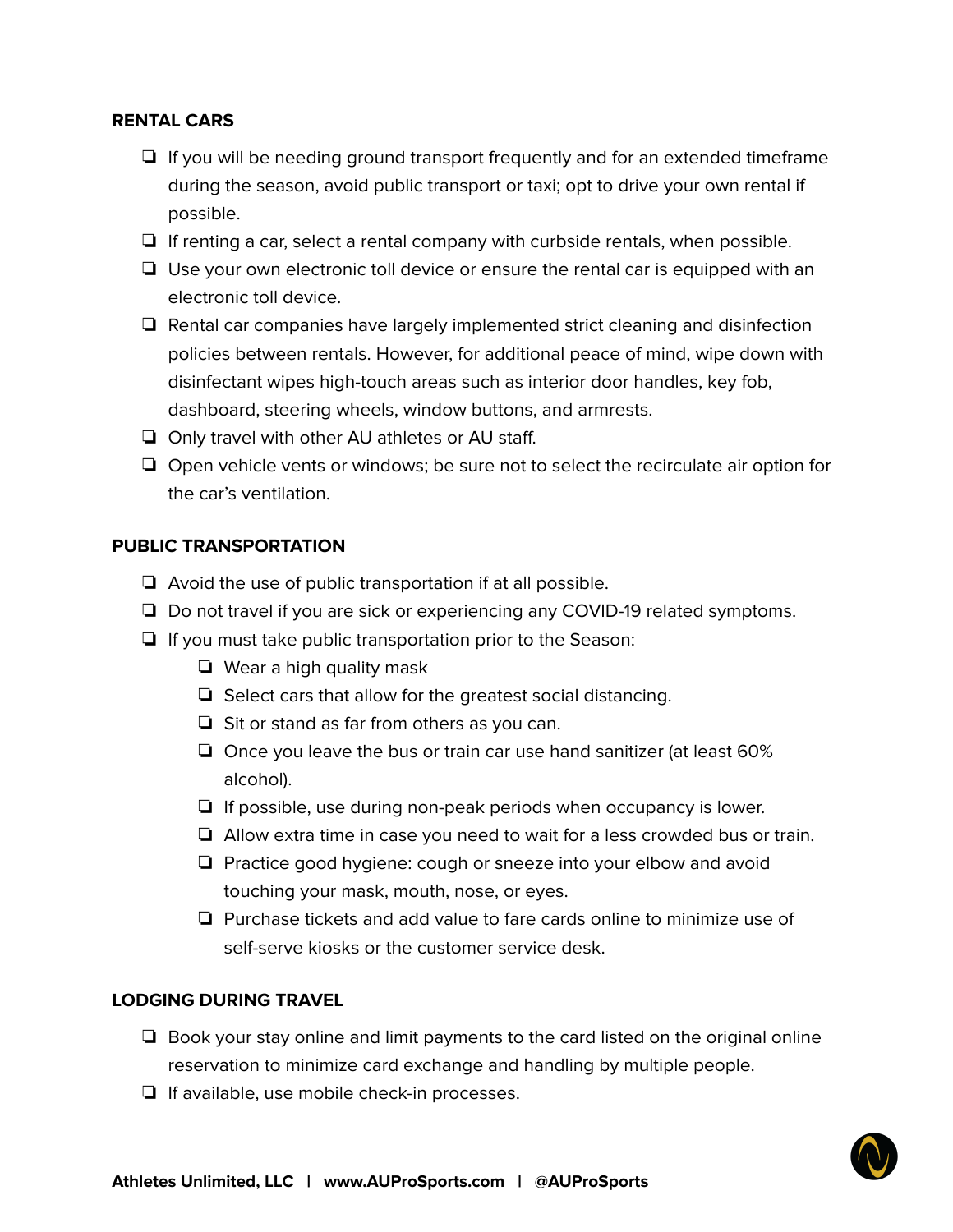- ❏ Choose self-parking options, instead of valet service, as available.
- ❏ Do not share a room.
- ❏ Wash your hands as soon as you get to your room.
- ❏ Wipe down high touch objects in the hotel room with disposable wipes.
- ❏ Stay in the hotel room to the extent possible.
- ❏ If using the hotel pool, ensure you comply with physical distancing requirements.
- ❏ Ensure you are not in the room during housekeeping service and increase ventilation in the room by running the fan, if possible. Put away your personal belongings to minimize contact during cleaning.
- ❏ Eat in the hotel room with either room service or delivery service.
- ❏ If in-room food delivery options are not available, get take-out from the hotel restaurant or another restaurant nearby.
- ❏ Limit activities in public to essential errands, such as getting food.

# **IN MARKET TRANSPORTATION**

The following provides suggested general guidance and procedures while travelling by bus, van, or other communal vehicles.

Note: Vehicular means of transportation are recommended only when necessary. If the destination can reasonably be reached by other means (walking, jogging, bicycling, hiking, etc.), it may be beneficial to plan travel to the destination using those alternatives.

\*\*\*

## **ADMINISTRATION**

- ❏ Maintain a roster of qualified, trained, and licensed drivers/staff to fill critical transportation positions. 6
- ❏ Secure the use of a dedicated and exclusive shuttle bus for AU athletes and staff.
- ❏ Stock disposable facemasks, hand sanitizers (at least 60% alcohol), and cleaning supplies. Enact a plan for the distribution, disposal, cleaning (when appropriate), and resupply of these items.
- ❏ Instruct transportation staff to report any COVID-19 related symptoms or COVID-19 diagnosis to AU management or the AU medical team.

<sup>&</sup>lt;sup>6</sup>CDC quidance for bus transit operators. <https://www.cdc.gov/coronavirus/2019-ncov/community/organizations/bus-transit-operator.html>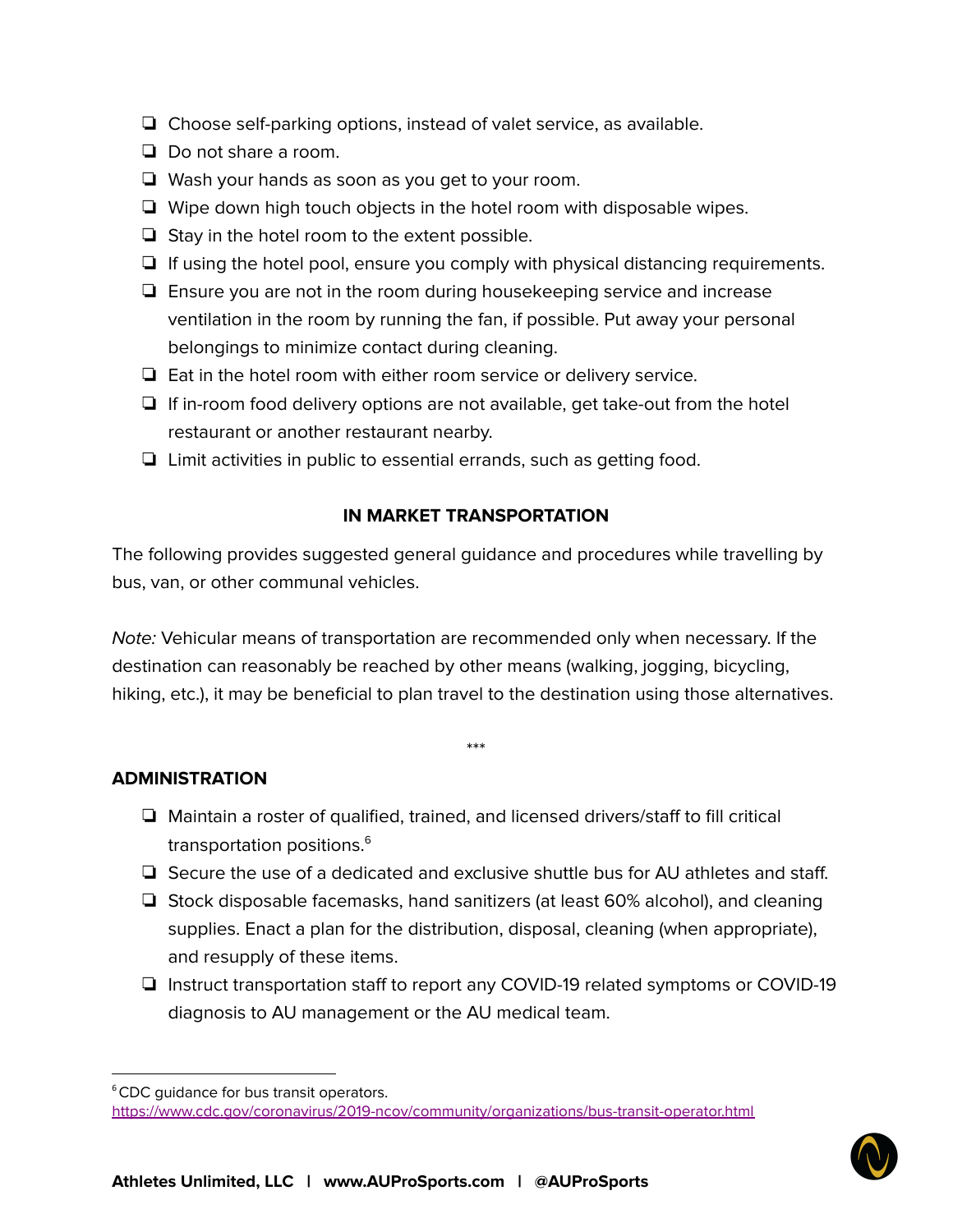- ❏ Best practice: All transportation drivers/employees are screened at the beginning of their shifts for signs of illness.
- ❏ Actively encourage sick employees to stay home and implement flexible sick leave.
- ❏ Provide athletes and staff with access to alcohol-based hand sanitizer (at least 60% alcohol) and face masks prior to boarding.
- ❏ Good practice: Vehicle operators should wear a high-quality, well-fitting face mask or face covering while carrying passengers. Operators should wear disposable or cloth masks and change or wash masks as they get wet or dirty, at least on a daily basis.
- ❏ Provide staff with U.S. Environmental Protection Agency [\(EPA\)-approved](https://www.epa.gov/pesticide-registration/list-n-disinfectants-use-against-sars-cov-2) [disinfectants](https://www.epa.gov/pesticide-registration/list-n-disinfectants-use-against-sars-cov-2) for vehicle cleaning.
- ❏ If possible, obtain use of a large vehicle or incorporate the use of a greater number of vehicles (athlete and staff vehicles) in order to allow passengers to maintain greater physical distance.
- ❏ Reduce the number of available seats in order to increase physical distance between passengers. Mark restricted seats using signage, decals, colored string, tape, etc.
- ❏ Instruct passengers to practice directional flow as much as possible when entering and exiting the vehicle (i.e., first passengers must go to the back of the vehicle and fill the available seats before moving up the vehicle. This practice limits walking past already seated passengers to find an available seat. Those at the front of the vehicle should exit first.
- ❏ Best practice: Leave several front rows of seating unavailable to maintain social distance for the driver/operator.
- ❏ Open doors and windows and high touch surfaces between uses.
- ❏ If possible, seek use of a vehicle with clear, impermeable barrier between operator and rest of the cabin.
- ❏ If possible, open vehicle windows, and be sure not to select the recirculate air option for the vehicle's ventilation.

## **VEHICLE PASSENGERS**

- ❏ Do not board if you are sick or experiencing any flu-like symptoms.
- ❏ Wash or sanitize hands before boarding a bus, van, or vehicle.
- ❏ Practice good hygiene: cough or sneeze into your elbow and avoid touching your mouth, nose, and eyes.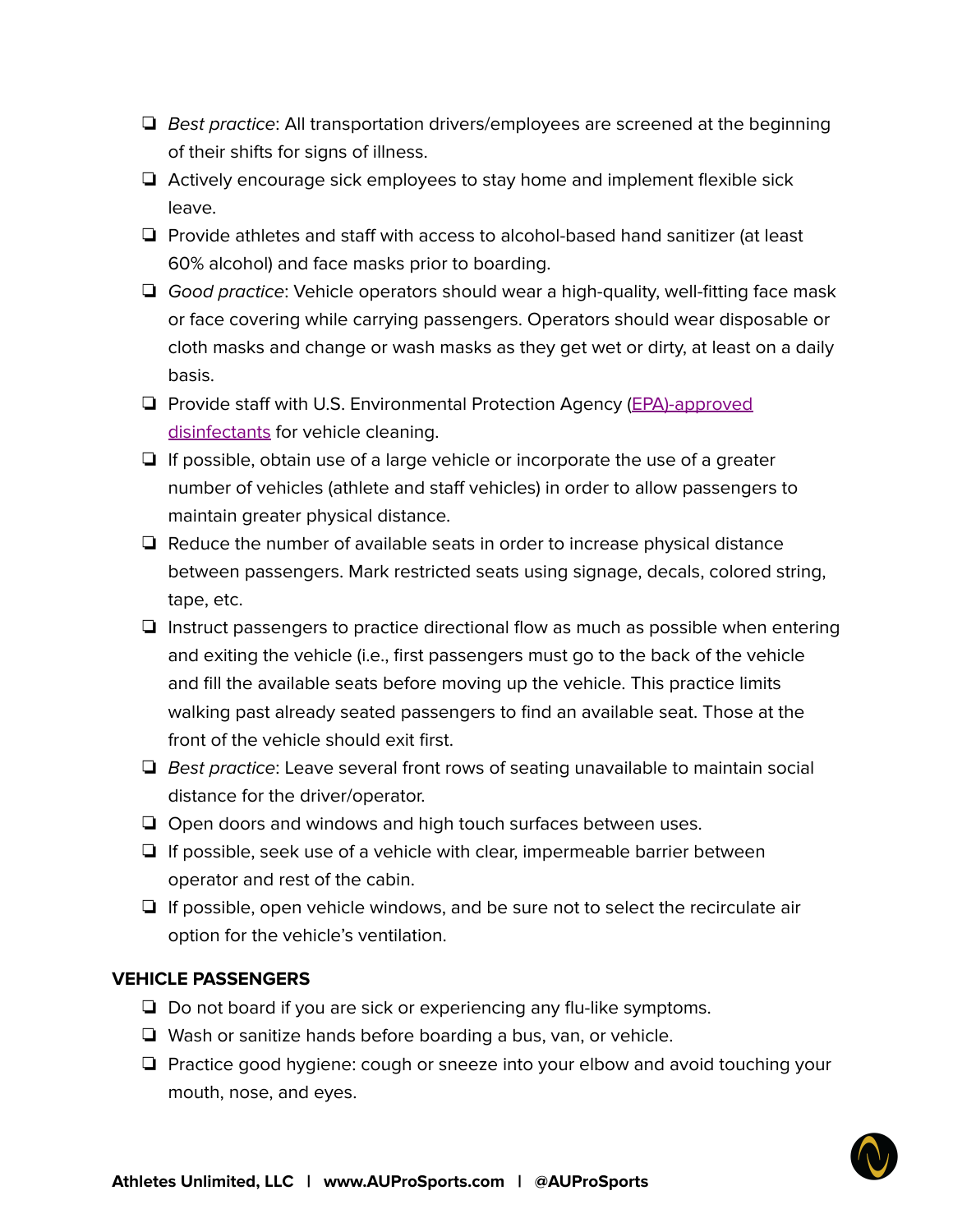- ❏ If possible, maintain physical distance by maximizing distance between yourself and other passengers.
- ❏ Wear a high quality facemask while riding in vehicles if you are with others. You do not need to wear a facemask if you are alone driving your own vehicle.
- ❏ When exiting, remove all belongings and discard all waste.

# **SHUTTLE BUS OPERATORS**

- ❏ Do not operate if you are sick or experiencing COVID-19 related symptoms.
- ❏ Wear a high-quality, well-fitting face mask or face covering while carrying passengers. Wear disposable or cloth masks and change or wash masks as they get dirty, at least on a daily basis. Ensure your face mask does not impact vision or the ability to operate the vehicle safely.
- ❏ Maintain physical distance by limiting interactions with passengers.
- ❏ When possible and safe to do so, operators should open windows and doors prior to athlete and staff boarding. If not possible nor comfortable to open windows, set the ventilation system to high. Do not recirculate air.
- ❏ Open doors and windows and circulate air after passengers have disembarked to exchange air inside the vehicle.
- ❏ Wash hands using soap and water for at least 20 seconds or disinfect hands using alcohol-based hand sanitizer (minimum of 60% alcohol) before and after work shifts and breaks, and after touching frequently touched surfaces.

# **CLEANING AND DISINFECTION PERSONNEL**

- ❏ Do not work if you are sick or experiencing COVID-19 related symptoms.
- ❏ Wear a facemask.
- ❏ Best practice: Disposable gowns are worn during cleaning and disinfection.
- $\Box$  Clean and disinfect vehicles daily. Best practice: Clean and disinfect the vehicle before and after each use during the day
- ❏ Always clean and disinfect the vehicle's commonly touched surfaces between user groups or route runs.
- ❏ If hard non-porous surfaces (e.g., hard seats, handles, doors, windows, etc.) are visibly dirty, clean them with a detergent or with soap and water before disinfecting.
- ❏ Disinfect hard non-porous surfaces using the following:
	- ❏ EPA Registered [Antimicrobial](https://www.epa.gov/pesticide-registration/list-n-disinfectants-use-against-sars-cov-2) Products for Use Against Novel Coronavirus [SARS-CoV-2.](https://www.epa.gov/pesticide-registration/list-n-disinfectants-use-against-sars-cov-2)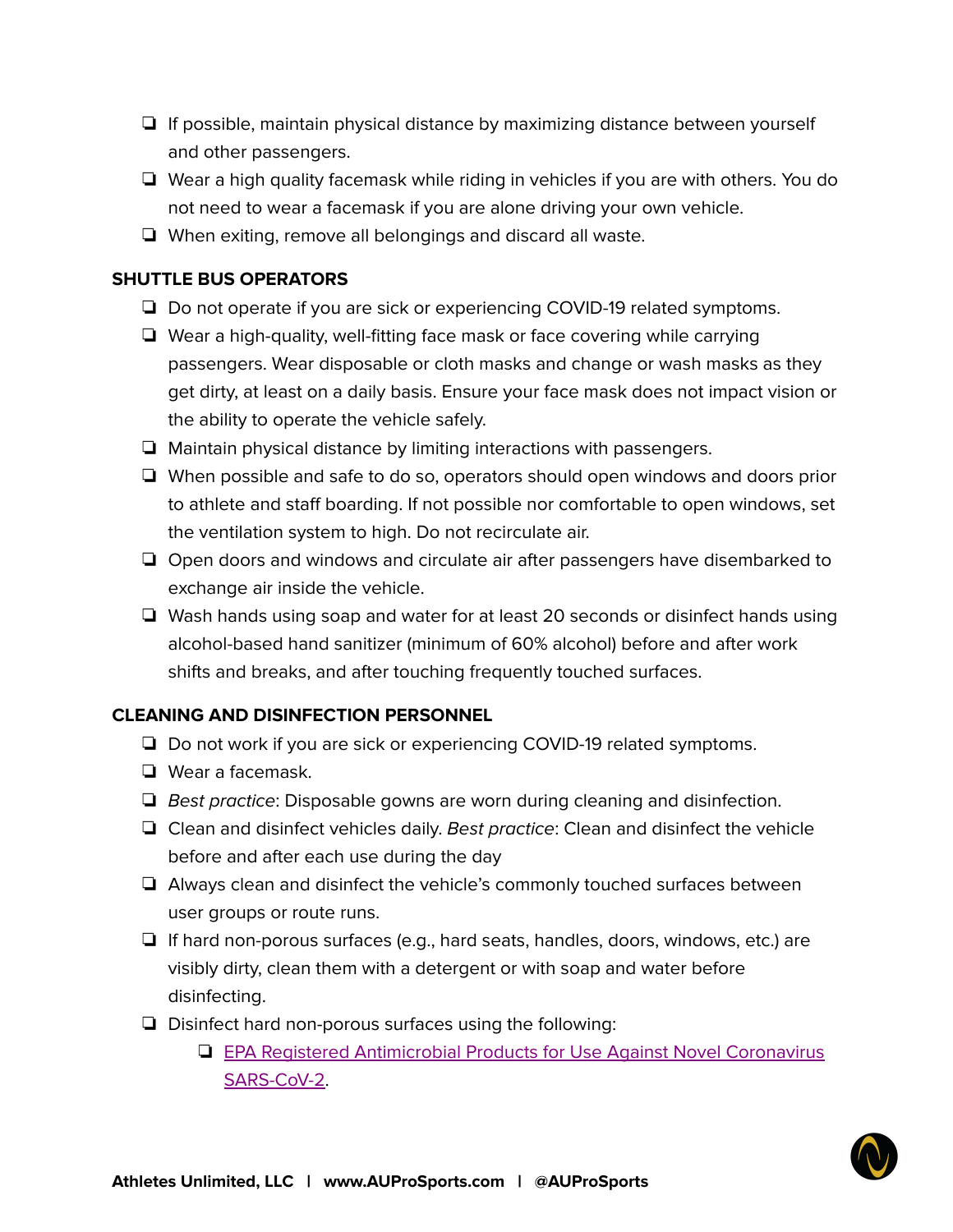- ❏ Diluted household bleach. Add 5 tablespoons (1/3 cup) of bleach to a gallon of water or 4 teaspoons of bleach to a quart of water. Do not use in conjunction with ammonia-based solutions.
- ❏ Alcohol-based solutions containing at least 70% alcohol.
- ❏ Use eye protection when preparing cleaning solutions.
- $\Box$  If soft or porous surfaces (e.g., fabric seats, upholstery, carpets) are visibly dirty, clean them using appropriate cleaners and then disinfect soft or porous surfaces using EPA Registered [Antimicrobial](https://www.epa.gov/pesticide-registration/list-n-disinfectants-use-against-sars-cov-2) Products for Use Against Novel Coronavirus [SARS-CoV-2.](https://www.epa.gov/pesticide-registration/list-n-disinfectants-use-against-sars-cov-2)
- ❏ If frequently touched electronic surfaces (e.g., cabin controls, touch screens, lights) are visibly dirty, clean them using products appropriate for use on electronics.
- ❏ Disinfect electronic surfaces according to the manufacturer's recommendations. If none exist, use alcohol-based solutions containing at least 70% alcohol.
- ❏ Remove and dispose of gloves, masks, and gowns (if applicable) immediately upon exiting the vehicle, following CDC guidance for removing gloves, gown, and masks. 7
- ❏ Immediately after cleaning and disinfection (and before taking breaks), wash hands using soap and water for at least 20 seconds or disinfect hands using alcohol-based hand sanitizer (at least 60% alcohol).
- ❏ If disposable gowns are not worn, immediately launder clothes (or uniform) worn using the warmest appropriate water and dry completely. Wash hands immediately after handling dirty laundry.
- ❏ For more information, follow CDC guidance on cleaning and [disinfecting](https://www.cdc.gov/coronavirus/2019-ncov/community/disinfecting-building-facility.html).



<sup>7</sup><https://www.cdc.gov/hai/pdfs/ppe/ppe-sequence.pdf>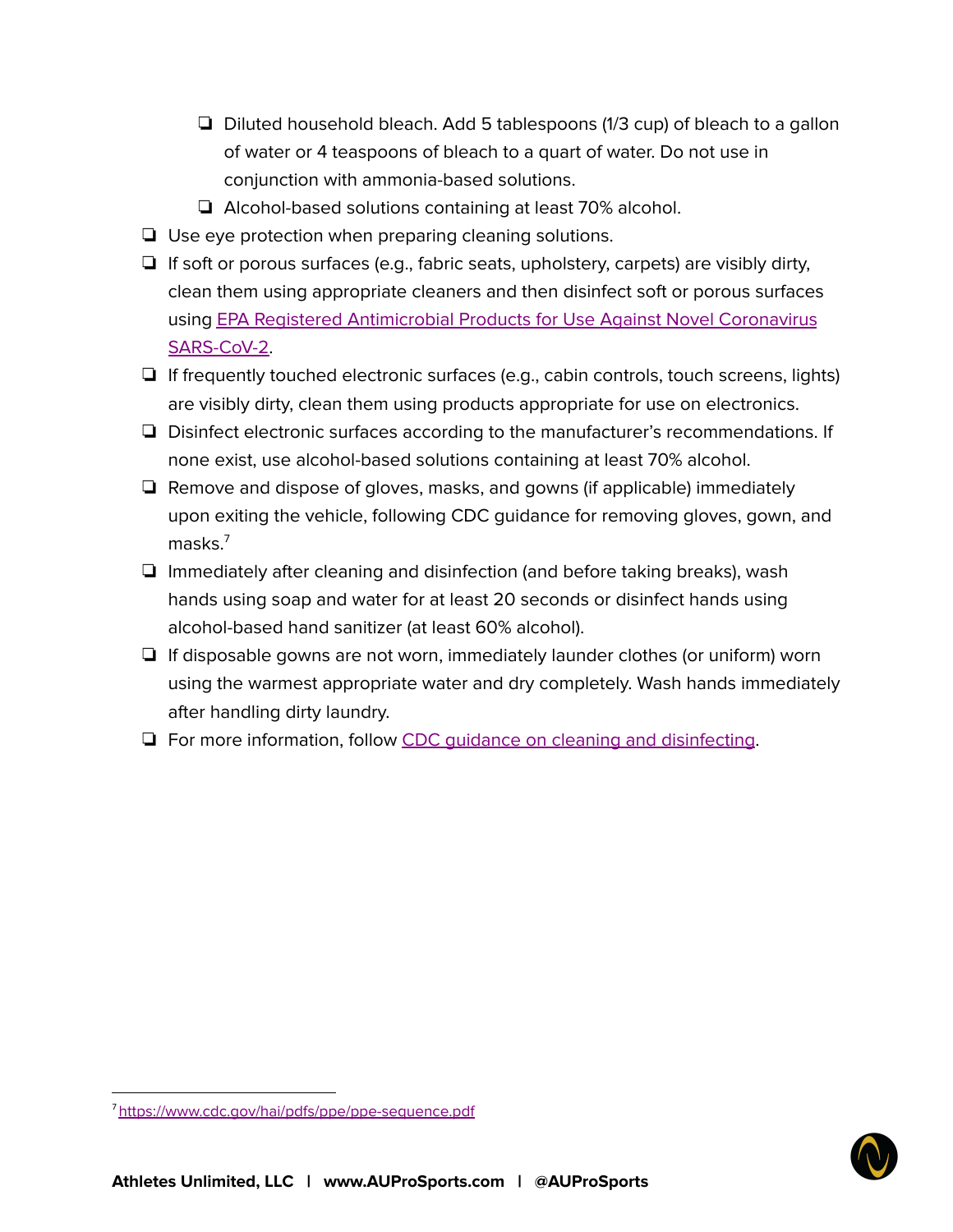## **REFERENCES AND RESOURCES**

American Hotel & Lodging Association (AHLA). Enhanced Industry-Wide Hotel Cleaning Guidelines in response to COVID-19. [https://www.ahla.com/sites/default/files/safestayguidelines060320\\_0.pdf](https://www.ahla.com/sites/default/files/safestayguidelines060320_0.pdf)

Consumer Reports. How to Stay Safe from Coronavirus in an Uber, a Lyft, or a Rental Car. [https://www.consumerreports.org/ride-hailing/stay-safe-from-coronavirus-in-an-uber-lyft-rental-car](https://www.consumerreports.org/ride-hailing/stay-safe-from-coronavirus-in-an-uber-lyft-rental-car/) [/](https://www.consumerreports.org/ride-hailing/stay-safe-from-coronavirus-in-an-uber-lyft-rental-car/)

International Air Transport Association (IATA). Guidance for Cabin Operations During and Post Pandemic: Edition 3 – June 5, 2020.

[https://www.iata.org/contentassets/df216feeb8bb4d52a3e16befe9671033/iata-guidance-cabin-op](https://www.iata.org/contentassets/df216feeb8bb4d52a3e16befe9671033/iata-guidance-cabin-operations-during-post-pandemic.pdf) [erations-during-post-pandemic.pdf](https://www.iata.org/contentassets/df216feeb8bb4d52a3e16befe9671033/iata-guidance-cabin-operations-during-post-pandemic.pdf)

Johns Hopkins Coronavirus Resource Center. COVID-19 United States Cases by County <https://coronavirus.jhu.edu/us-map>

U.S. Centers for Disease Control and Prevention. How to Safely Remove Personal Protective Equipment, poster. <https://www.cdc.gov/hai/pdfs/ppe/ppe-sequence.pdf>

U.S. Centers for Disease Control and Prevention. Global COVID-19 Pandemic Notice. Warning – Level 3, Avoid Nonessential Travel – Widespread Ongoing Transmission. <https://wwwnc.cdc.gov/travel/notices/warning/coronavirus-global>

U.S. Centers for Disease Control and Prevention. Considerations for Travelers – Coronavirus in the US. <https://www.cdc.gov/coronavirus/2019-ncov/travelers/travel-in-the-us.html>

U.S. Centers for Disease Control and Prevention. COVID-19 Travel Recommendations by Country. <https://www.cdc.gov/coronavirus/2019-ncov/travelers/map-and-travel-notices.html>

U.S. Centers for Disease Control and Prevention. How to Remove Gloves, poster. <https://www.cdc.gov/vhf/ebola/pdf/poster-how-to-remove-gloves.pdf>

U.S. Centers for Disease Control and Prevention. How to Wear Cloth Face Coverings[.](https://www.cdc.gov/coronavirus/2019-ncov/prevent-getting-sick/how-to-wear-cloth-face-coverings.html) [https://www.cdc.gov/coronavirus/2019-ncov/prevent-getting-sick/how-to-wear-cloth-face-covering](https://www.cdc.gov/coronavirus/2019-ncov/prevent-getting-sick/how-to-wear-cloth-face-coverings.html) [s.html](https://www.cdc.gov/coronavirus/2019-ncov/prevent-getting-sick/how-to-wear-cloth-face-coverings.html)

U.S. Federal Aviation Administration. Travelers. <https://www.faa.gov/travelers/>

U.S. Transportation Security Administration. Coronavirus (COVID-19) information. <https://www.tsa.gov/coronavirus>

\*\*\*

Limitations: EH&E's advice, recommendations, guidance, and work product is intended to augment and supplement all existing local, state and federal, laws, by-laws, regulations, and ordinances that may apply